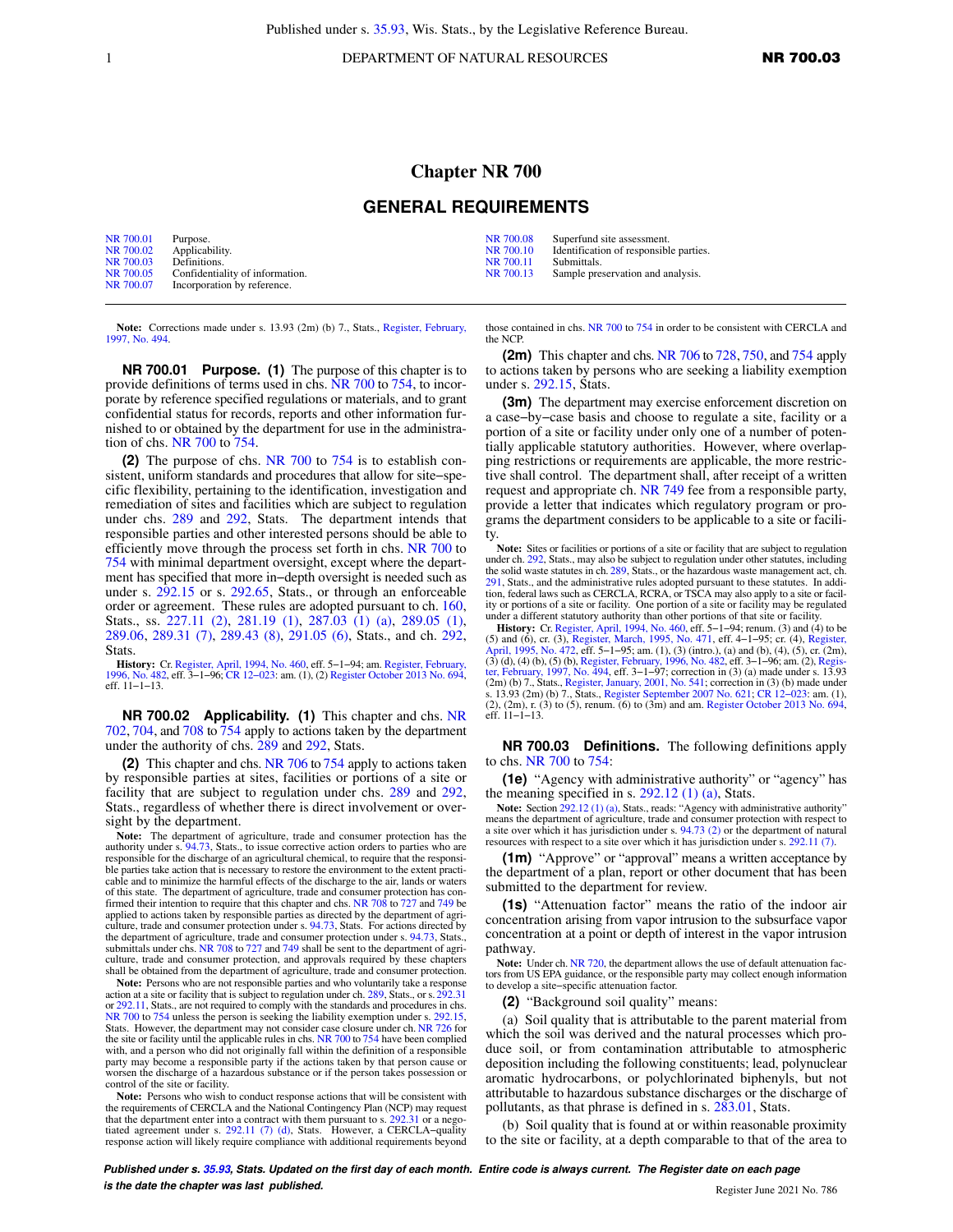be remediated, in the same soil layer and in an area unaffected by hazardous substances discharges or the discharge of pollutants.

**(3)** "Business days" means Monday through Friday excluding the holidays listed in s.  $230.35$  (4) (a), Stats.

**(3m)** "Case closure" has the meaning specified in s. [292.12](https://docs.legis.wisconsin.gov/document/statutes/292.12(1)(b)) [\(1\) \(b\)](https://docs.legis.wisconsin.gov/document/statutes/292.12(1)(b)), Stats.

**Note:** Under s. [292.12 \(1\) \(b\),](https://docs.legis.wisconsin.gov/document/statutes/292.12(1)(b)) Stats., "case closure" means "a determination by the agency with administrative authority, based on information available at the time of the review by the agency with administrative authority, that no further remedial action is necessary at a site."

**(4)** "CERCLA" means the federal comprehensive environmental response, compensation and liability act (CERCLA), [42](https://docs.legis.wisconsin.gov/document/usc/42%20USC%209601) [USC 9601](https://docs.legis.wisconsin.gov/document/usc/42%20USC%209601) to [9675](https://docs.legis.wisconsin.gov/document/usc/42%20USC%209675).

**(4m)** "CERCLIS" means the comprehensive environmental response, compensation and liability information system, as compiled by the U.S. EPA.

**Note:** The federal CERCLIS list is available from the U. S. EPA, by writing to: WI Freedom of Information Act Officer, U.S. EPA Region V, 77 W. Jackson Blvd, Chicago, IL 60604.

**(5)** "CFR" means the code of federal regulations.

**(6)** "Consultant" means a person or business under contract to perform a response action taken under, or subject to regulation under, chs. [NR 702](https://docs.legis.wisconsin.gov/document/administrativecode/ch.%20NR%20702) to [754.](https://docs.legis.wisconsin.gov/document/administrativecode/ch.%20NR%20754)

**(6m)** "Contaminated site boundary" or "contaminated site boundaries" means any area within which a hazardous substance has been discharged such that the air, land, or waters have been affected by a discharge or where environmental pollution exists.

Note: Both the source property and other properties affected by the discharge may be included within the "contaminated site boundary." Sub. (59m) defines "source property" as "the property on which the hazardous substance discharge which is under investigation or cleanup, originally occurred." Other properties may be affected by migration of the hazardous substance through soil or groundwater.

**(7)** "Contamination" or "contaminated" means:

(a) Where the air, land or waters of the state have been affected by the discharge of a hazardous substance; or

(b) Where environmental pollution exists.

**(8)** "Contingency plan" means a document setting out an organized, planned and coordinated course of action to be followed in the event of a hazardous substance discharge or imminent threat of a hazardous substance discharge.

**(9)** "Day" means calendar day, except where the phrase "business day" is used.

**(10)** "Debris" means material resulting from the construction, demolition or razing of buildings, roads and other structures and materials that have been discarded at a site or facility.

**(11)** "Department" means the department of natural resources.

**(11m)** "Department database" means the publicly accessible database available on the internet as required by ss. [292.12,](https://docs.legis.wisconsin.gov/document/statutes/292.12) [292.31,](https://docs.legis.wisconsin.gov/document/statutes/292.31) and [292.57,](https://docs.legis.wisconsin.gov/document/statutes/292.57) Stats.

**Note:** The Remediation and Redevelopment Program maintains a database called the "Bureau for Remediation and Redevelopment Tracking System" or "BRRTS". The program also maintains an internet accessible version of this database, called "BRRTS on the Web", or "BOTW". "BOTW" includes information on properties where a hazardous substance discharge has or may have taken place. The program also maintains a web−based mapping system called "Remediation and Redevelopment Sites Map" or "RRSM", that allows users to view information from the BRRTS database using a geographic information system (GIS) application. Both these appli-cations may be found at [http://dnr.wi.gov/topic/Brownfields/clean.html.](http://dnr.wi.gov/topic/Brownfields/clean.html)

**(12)** "Department−funded response action" means a response action undertaken by the department using the authority of s. [292.11](https://docs.legis.wisconsin.gov/document/statutes/292.11), [292.31](https://docs.legis.wisconsin.gov/document/statutes/292.31) or [292.41](https://docs.legis.wisconsin.gov/document/statutes/292.41), Stats., which is funded in whole or in part by appropriations in s.  $20.370$  (2) or  $20.866$  (2), Stats.

**(13)** "Discharge" has the meaning specified in s. [292.01 \(3\),](https://docs.legis.wisconsin.gov/document/statutes/292.01(3)) Stats.

Note: Under s. [292.01 \(3\),](https://docs.legis.wisconsin.gov/document/statutes/292.01(3)) Stats., "discharge" means, but is not limited to, "spilling, leaking, pumping, pouring, emitting, emptying or dumping.

**(14)** "Dispose" or "disposal" means the discharge, deposit, injection, dumping, spilling, leaking or placing of any solid or hazardous waste into or on any land or water in a manner which may permit the waste to be emitted into the air, to be discharged into any waters of the state or otherwise to enter the environment.

**(15)** "Emergency" means a situation which requires an immediate response to address an imminent threat to public health, safety, or welfare or the environment.

**(16)** "Enforcement standard" has the meaning specified in s. [NR 140.05 \(7\).](https://docs.legis.wisconsin.gov/document/administrativecode/NR%20140.05(7))

**Note:** Section [NR 140.05 \(7\)](https://docs.legis.wisconsin.gov/document/administrativecode/NR%20140.05(7)) defines "enforcement standard" to mean "a numerical value expressing the concentration of a substance in groundwater which is adopt-ed under s. [160.07](https://docs.legis.wisconsin.gov/document/statutes/160.07), Stats., and s. [NR 140.10](https://docs.legis.wisconsin.gov/document/administrativecode/NR%20140.10) or s. [160.09,](https://docs.legis.wisconsin.gov/document/statutes/160.09) Stats., and s. [NR 140.12](https://docs.legis.wisconsin.gov/document/administrativecode/NR%20140.12)."

**(17)** "Engineering control" has the meaning specified in s. [292.01 \(3m\),](https://docs.legis.wisconsin.gov/document/statutes/292.01(3m)) Stats.

Note: Under s. [292.01 \(3m\),](https://docs.legis.wisconsin.gov/document/statutes/292.01(3m)) Stats., "engineering control" means an "action designed and implemented to contain contamination or to minimize the spread of contamination, including a cap, soil cover, or in−place stabilization, but not including a sediment cover.

**(18)** "Environment" means any plant, animal, natural resource, surface water (including underlying sediments and wetlands), groundwater, drinking water supply, land surface and subsurface strata, and ambient air within the state of Wisconsin or under the jurisdiction of the state of Wisconsin.

**(19)** "Environmental pollution" has the meaning specified in s. [291.01 \(4\),](https://docs.legis.wisconsin.gov/document/statutes/291.01(4)) Stats.

**Note:** Section [291.01 \(4\)](https://docs.legis.wisconsin.gov/document/statutes/291.01(4)), Stats., defines "environmental pollution" to mean "the contamination or rendering unclean or impure the air, land or waters of the state, or making the same injurious to public health, harmful for commercial or recreational use, or deleterious to fish, bird, animal or plant life."

**(20)** "Environmental standards" mean those cleanup standards, performance standards, standards of control and other substantive and procedural requirements, criteria or limitations promulgated as a regulation or rule under or pursuant to federal environmental or state environmental or facility citing laws that specifically address a hazardous substance, pollutant, remedial action, location or other circumstances found at a site or facility.

**(21)** "Facility" means "approved facility" as defined in s. [289.01 \(3\)](https://docs.legis.wisconsin.gov/document/statutes/289.01(3)), Stats., "approved mining facility" as defined in s. [292.01 \(1m\)](https://docs.legis.wisconsin.gov/document/statutes/292.01(1m)), Stats., and "nonapproved facility" as defined in s. [289.01 \(24\)](https://docs.legis.wisconsin.gov/document/statutes/289.01(24)), Stats.

**Note:** Under s. [289.01 \(3\)](https://docs.legis.wisconsin.gov/document/statutes/289.01(3)), Stats., "approved facility" means "a solid or hazardous waste disposal facility with an approved plan of operation under s. [289.30](https://docs.legis.wisconsin.gov/document/statutes/289.30) or a solid waste disposal facility initially licensed within 3 years prior to May 21, 1978, whose owner successfully applies, within 2 years after May 21, 1978, for a determination by the department that the facility's design and plan of operation comply substantially with the requirements necessary for plan approval under s. [289.30.](https://docs.legis.wisconsin.gov/document/statutes/289.30)" Under s. [292.01](https://docs.legis.wisconsin.gov/document/statutes/292.01(1m)) [\(1m\),](https://docs.legis.wisconsin.gov/document/statutes/292.01(1m)) Stats., "approved mining facility" is defined by reference to the definition of approved mining facility in s.  $289.01$  (4), Stats., and also includes a mining waste site as defined in s. [295.41 \(31\)](https://docs.legis.wisconsin.gov/document/statutes/295.41(31)), Stats. "Approved mining facility" as defined in s. [289.01](https://docs.legis.wisconsin.gov/document/statutes/289.01(4)) [\(4\)](https://docs.legis.wisconsin.gov/document/statutes/289.01(4)) means "an approved facility which is part of a mining site, as defined under s. [293.01 \(12\)](https://docs.legis.wisconsin.gov/document/statutes/293.01(12)), used for the disposal of solid waste resulting from mining, as defined under s. [293.01 \(9\),](https://docs.legis.wisconsin.gov/document/statutes/293.01(9)) or prospecting, as defined under s. [293.01 \(18\)](https://docs.legis.wisconsin.gov/document/statutes/293.01(18))." Chapter [293](https://docs.legis.wisconsin.gov/document/statutes/ch.%20293), Stats., applies to nonferrous metallic mining. "Mining waste site" as defined under s. [295.41 \(31\)](https://docs.legis.wisconsin.gov/document/statutes/295.41(31)), Stats., means any land or appurtenances thereto used for the storage or disposal of ferrous mining waste. Subch. [III of ch. 295,](https://docs.legis.wisconsin.gov/document/statutes/subch.%20III%20of%20ch.%20295) Stats., applies to ferrous metallic mining. "Nonapproved facility" as defined in s. [289.01 \(24\)](https://docs.legis.wisconsin.gov/document/statutes/289.01(24)), Stats., means "a licensed solid or hazardous waste disposal facility which is not an approved facility.

**(22)** "Free product" means a discharged hazardous substance or environmental pollution that is present in the environment as a floating or sinking non−aqueous phase liquid.

**(23)** "Groundwater" has the meaning specified in s. [160.01](https://docs.legis.wisconsin.gov/document/statutes/160.01(4)) [\(4\),](https://docs.legis.wisconsin.gov/document/statutes/160.01(4)) Stats.

Note: Section [160.01 \(4\)](https://docs.legis.wisconsin.gov/document/statutes/160.01(4)), Stats., defines "groundwater" to mean "any waters of the state, as defined in s. [281.01 \(18\),](https://docs.legis.wisconsin.gov/document/statutes/281.01(18)) Stats., occurring in a saturated subsurface geological formation of rock or soil." See "waters of the state" definition in sub. (67).

**(24)** "Groundwater quality standards" mean site−specific standards developed pursuant to ch. [NR 140](https://docs.legis.wisconsin.gov/document/administrativecode/ch.%20NR%20140) and groundwater quality standards adopted by the department in ch. [NR 140](https://docs.legis.wisconsin.gov/document/administrativecode/ch.%20NR%20140), including enforcement standards, preventive action limits, indicator parameters and alternative concentration levels.

**(25)** "Hazardous substance" has the meaning specified in s. [299.01 \(6\),](https://docs.legis.wisconsin.gov/document/statutes/299.01(6)) Stats.

Note: Section [299.01 \(6\)](https://docs.legis.wisconsin.gov/document/statutes/299.01(6)), Stats., defines "hazardous substance" to mean "any substance or combination of substances including any waste of a solid, semisolid, liquid or gaseous form which may cause or significantly contribute to an increase in mortality or an increase in serious irreversible or incapacitating reversible illness or which may pose a substantial present or potential hazard to human health or the environment because of its quantity, concentration or physical, chemical or infectious characteristics. This term includes, but is not limited to, substances which are toxic, corrosive,

**Published under s. [35.93,](https://docs.legis.wisconsin.gov/document/statutes/35.93) Stats. Updated on the first day of each month. Entire code is always current. The Register date on each page is the date the chapter was last published. is the date the chapter was last published.** *is the date the chapter was last published.*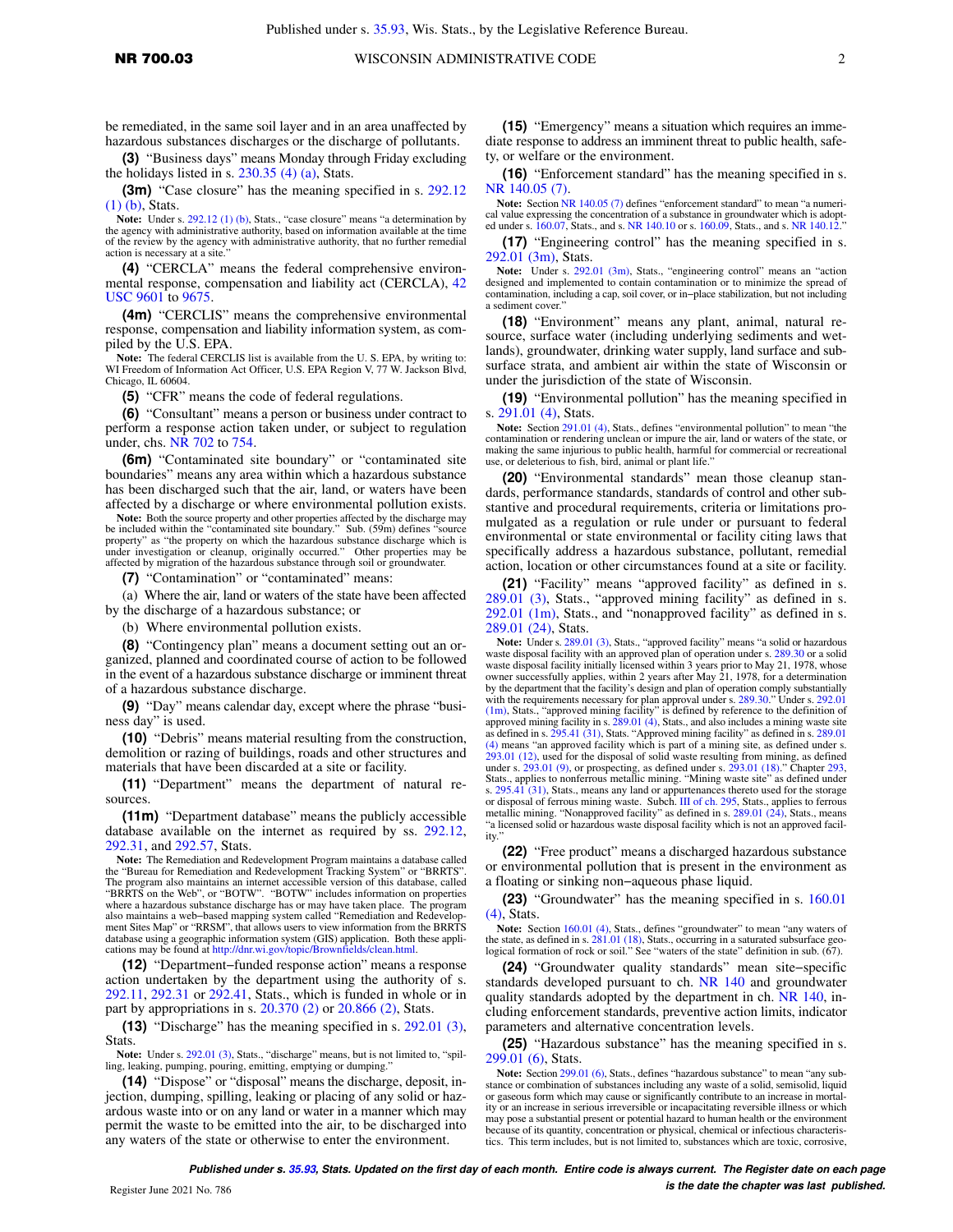flammable, irritants, strong sensitizers or explosives as determined by the department.

**(26)** "Hazardous waste" has the meaning specified in s. [291.01 \(7\),](https://docs.legis.wisconsin.gov/document/statutes/291.01(7)) Stats.

**Note:** Section [291.01 \(7\)](https://docs.legis.wisconsin.gov/document/statutes/291.01(7)), Stats., defines "hazardous waste" to mean any "solid waste identified by the department as hazardous under s. [291.05"](https://docs.legis.wisconsin.gov/document/statutes/291.05) Federal laws and rules may have broader or different definitions than the state does. If so, federal hazardous waste laws must be complied with, in addition to state laws.

**(27)** "High groundwater level" means the higher of the elevation to which the soil is saturated and observed as a free water surface in an unlined hole, or the elevation to which the soil has been seasonally or periodically saturated as indicated by soil color patterns throughout the soil profile.

**(28)** "Immediate action" means a response action that is taken within a short period of time after the discharge of a hazardous substance occurs, or after the discovery of a hazardous substance discharge or environmental pollution, to halt the discharge, contain or remove discharged hazardous substances or remove contaminated environmental media, in order to restore the environment to the extent practicable and to minimize the harmful effects of the discharge to air, lands and waters of the state and to eliminate any imminent threat to public health, safety, or welfare that may exist. This term includes both emergency and non−emergency immediate actions.

**Note:** Examples of immediate actions may be found in s. [NR 708.05 \(4\)](https://docs.legis.wisconsin.gov/document/administrativecode/NR%20708.05(4)). If further action will be required after a non−emergency response action is taken, that action would meet the definition of "interim action" in s. [NR 700.03 \(29\)](https://docs.legis.wisconsin.gov/document/administrativecode/NR%20700.03(29)). The principal distinction between a non−emergency, immediate action and an interim action is that a site investigation will generally be required in conjunction with an interim action, but not with a non−emergency immediate action. In addition, interim actions will be closed out using the criteria in ch. [NR 726,](https://docs.legis.wisconsin.gov/document/administrativecode/ch.%20NR%20726) not the "no further action" criteria in s. [NR 708.09](https://docs.legis.wisconsin.gov/document/administrativecode/NR%20708.09) which apply at the completion of an immediate action.

**(28m)** "Industrial land use" means the utilization of a parcel of real estate for manufacturing operations that use machinery and mechanical power to produce products or services, including electrical power, or for a service business that provides storage facilities, product distribution or maintenance or repair services for machinery.

**Note:** Examples of industrial land uses include manufacturing and assembly plants; warehouses; scrap salvage operations; foundries and forging plants; metal pressing, stamping and spinning plants; electroplating facilities; tanneries; chemical processing facilities; electrical generating plants and electrical substations; slaughter houses and meat processing plants; fertilizer and pesticide packaging plants; bottling plants; wholesale bulk fuel storage and distribution facilities; railroad yards; and businesses that sell and repair motor vehicles, recreational vehicles, transportation containers or construction machinery and equipment.

**(29)** "Interim action" means a response action taken to contain or stabilize a discharge of a hazardous substance, in order to minimize any threats to public health, safety, or welfare or the environment, while other response actions are being taken or planned for the site or facility.

**Note:** Examples of interim actions may be found in s. [NR 708.11](https://docs.legis.wisconsin.gov/document/administrativecode/NR%20708.11). "Interim action"does not include emergency or non−emergency immediate actions. An interim action is followed by subsequent response actions at the site or facility, unless the de-partment determines in compliance with the requirements of ch. [NR 726](https://docs.legis.wisconsin.gov/document/administrativecode/ch.%20NR%20726), that no further response action is necessary after a site investigation has been conducted.

**(30)** "Interim action options report" means a report which identifies and evaluates various interim action options with the goal of selecting an option which meets the environmental standards for the interim action being undertaken.

**(30g)** "Limit of detection" has the meaning specified in s. [NR](https://docs.legis.wisconsin.gov/document/administrativecode/NR%20149.03(41)) [149.03 \(41\)](https://docs.legis.wisconsin.gov/document/administrativecode/NR%20149.03(41)).

**Note:** Section [NR 149.03 \(41\)](https://docs.legis.wisconsin.gov/document/administrativecode/NR%20149.03(41)) defines "limit of detection" or "LOD" to mean "the lowest concentration or amount of analyte that can be identified, measured, and reported with confidence that the concentration is not a false positive value." For department purposes, the LOD approximates the method detection limit (MDL) and is determined by the method cited in s. [NR 149.03 \(46\)](https://docs.legis.wisconsin.gov/document/administrativecode/NR%20149.03(46)) (MDL). See sub. (33m) for MDL.

**(30r)** "Limit of quantitation" has the meaning specified in s. [NR 149.03 \(42\).](https://docs.legis.wisconsin.gov/document/administrativecode/NR%20149.03(42))

Note: Section [NR 149.03 \(42\)](https://docs.legis.wisconsin.gov/document/administrativecode/NR%20149.03(42)) defines "limit of quantitation" or "LOQ" to mean "the lowest concentration or amount of an analyte for which quantitative results can be obtained.

**(31)** "Long−term monitoring" means systematic evaluation of the selected remedial or interim action option through collection and inspection of soil data, groundwater data, surface water data, sediment data, and other relevant data.

**(32)** "Management of a hazardous substance" means the treatment, storage or disposal, including recycling, of a hazardous substance.

**(33)** "Media" means air, surface water, groundwater, sediments and land surface and subsurface strata, including soil.

**(33m)** "Method detection limit" or "MDL" has the meaning specified in s. [NR 149.03 \(46\)](https://docs.legis.wisconsin.gov/document/administrativecode/NR%20149.03(46)).

**Note:** Section [NR 149.03 \(46\)](https://docs.legis.wisconsin.gov/document/administrativecode/NR%20149.03(46)) defines the "method detection limit" to mean "the minimum concentration of an analyte that can be measured and reported with 99% confidence that the stated concentration is greater than zero, determined from analy-ses of a set of samples containing the analyte in a given matrix. The method detection limit is generated according to the protocol specified in [40 CFR 136,](https://docs.legis.wisconsin.gov/document/cfr/40%20CFR%20136) Appendix B."

**(34)** "Migration pathway" means natural geologic features or cultural features, including but not limited to water mains, sewage laterals, drain tiles and road beds, which allow the movement of a hazardous substance or environmental pollution in liquid, solid, dissolved or vapor phase.

**(34m)** "Minority business" means a business certified by the department of safety and professional services pursuant to s. [16.287 \(2\),](https://docs.legis.wisconsin.gov/document/statutes/16.287(2)) Stats.

**(35)** "Municipal population" means the number of people residing in the municipality according to the most recent department of administration estimates.

**(36)** "Municipality" has the meaning specified in s. [292.01](https://docs.legis.wisconsin.gov/document/statutes/292.01(11)) [\(11\),](https://docs.legis.wisconsin.gov/document/statutes/292.01(11)) Stats.

**Note:** Section [292.01 \(11\),](https://docs.legis.wisconsin.gov/document/statutes/292.01(11)) Stats., defines "municipality" to mean, "any city, town, village, county, county utility district, town sanitary district, public inland lake pro-tection and rehabilitation district, or metropolitan sewage district."

**(37)** "National priorities list" means the list, compiled by the U.S. environmental protection agency (EPA) pursuant to section 105 (8) (b) of CERCLA, of hazardous substance releases in the United States that are priorities for investigation and remedial action.

**(38)** "National contingency plan" or "NCP" means [40 CFR](https://docs.legis.wisconsin.gov/document/cfr/40%20CFR%20300) [part 300](https://docs.legis.wisconsin.gov/document/cfr/40%20CFR%20300).

**(38m)** "Natural attenuation'' means the reduction in the concentration and mass of a substance and its breakdown products in groundwater, due to naturally occurring physical, chemical, and biological processes without human intervention or enhancement. These processes include, but are not limited to, dispersion, diffusion, sorption and retardation, and degradation processes such as biodegradation, abiotic degradation and radioactive decay.

**(39)** "Naturally occurring background" means the quality of individual media in the vicinity of a discharge of a hazardous substance or environmental pollution that has not been affected by a hazardous substance discharge or environmental pollution.

**(39m)** "Non−residential setting" means a setting other than a residential setting, used for commercial or industrial purposes.

**(40)** "Operation and maintenance" means measures designed to monitor, operate and maintain the effectiveness of response actions.

**(41)** "Operator" has the meaning specified in s. [292.31 \(8\) \(a\)](https://docs.legis.wisconsin.gov/document/statutes/292.31(8)(a)1.) [1.,](https://docs.legis.wisconsin.gov/document/statutes/292.31(8)(a)1.) Stats.

Note: Section [292.31 \(8\) \(a\) 1.](https://docs.legis.wisconsin.gov/document/statutes/292.31(8)(a)1.), Stats., defines "operator" to mean "any person who operates a site or facility or who permits the disposal of solid waste at a site or facility under his or her management or control for consideration, regardless of whether the site or facility remains in operation and regardless of whether the person operates or permits the disposal of solid waste at the time any environmental pollution occurs. This term includes a subsidiary or parent corporation.

**(42)** "Owner" has the meaning specified in s. [292.31 \(8\) \(a\) 2.,](https://docs.legis.wisconsin.gov/document/statutes/292.31(8)(a)2.) Stats.

**Note:** Section [292.31 \(8\) \(a\) 2.,](https://docs.legis.wisconsin.gov/document/statutes/292.31(8)(a)2.) Stats., defines "owner" to mean "any person who owns or who receives direct or indirect consideration from the operation of a site or facility regardless of whether the site or facility remains in operation and regardless of whether the person owns or receives consideration at the time any environmental pollution occurs. This term includes a subsidiary or parent corporation.

**(42m)** "Pathway" means the route a substance takes in traveling to a receptor or potential receptor or the specific portal of entry,

**Published under s. [35.93,](https://docs.legis.wisconsin.gov/document/statutes/35.93) Stats. Updated on the first day of each month. Entire code is always current. The Register date on each page is the date the chapter was last published. is the date the chapter was last published.** Register June 2021 No. 786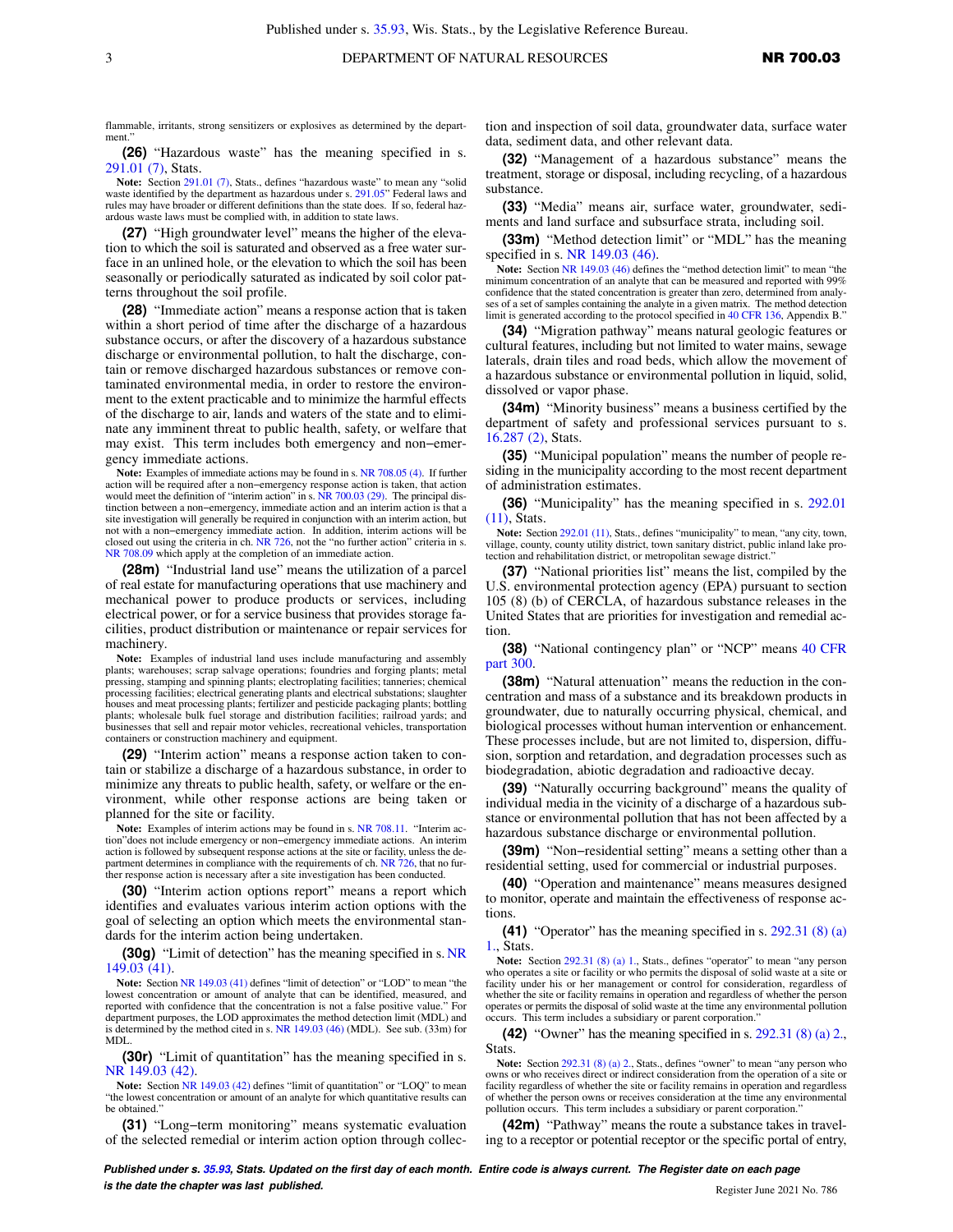**Note:** The food chain pathway for cadmium, for example, refers to cadmium being taken up in plant tissue and the plant tissue being ingested by an organism.

**(43)** "Person" has the meaning specified in s. [292.01 \(13\),](https://docs.legis.wisconsin.gov/document/statutes/292.01(13)) Stats.

**Note:** Section [292.01 \(13\),](https://docs.legis.wisconsin.gov/document/statutes/292.01(13)) Stats., defines "person" to mean "an individual, owner, operator, corporation, limited liability company, partnership, association, municipality, interstate agency, state agency, or federal agency.'

**(43g)** "Phase I environmental site assessment" means an assessment of a site to identify potential or known areas of environmental contamination. This assessment may include reviewing records, interviewing persons, and conducting physical inspections of the site.

**(43r)** "Phase II environmental site assessment" means an assessment of a site to physically confirm that contamination exists in potential or known areas of environmental contamination identified in the Phase I environmental assessment, but not to determine the nature, degree and extent of contamination. This assessment may include field sampling of media, laboratory analysis of samples and visual confirmation of environmental contamination at the site.

**Note:** The department recommends that at a minimum, the current ASTM standards be followed when conducting Phase I and Phase II environmental assessments. When a person is seeking liability protections under CERCLA the person should fol-low EPA's requirements. See EPA's web page at: [www.epa.gov](http://www.epa.gov) for more information.

**(44)** "Point of standards application" has the meaning specified in s. [NR 140.05 \(15\).](https://docs.legis.wisconsin.gov/document/administrativecode/NR%20140.05(15))

Note: Section [NR 140.05 \(15\)](https://docs.legis.wisconsin.gov/document/administrativecode/NR%20140.05(15)) defines "point of standards application" to mean "the specific location, depth or distance from a facility, activity or practice at which the concentration of a substance in groundwater is measured for purposes of determining whether a preventive action limit or an enforcement standard has been attained or exceeded."

**(45)** "Practicable" means capable of being implemented, taking into account:

(a) The technical feasibility of a remedial action option, considering its long−term effectiveness, short−term effectiveness, implementability and the time it will take until restoration is achieved; and

(b) The economic feasibility of a remedial action option, considering the cost of the remedial action option compared to its technical feasibility.

**(45e)** "Property" means a contiguous area of land the entire legal description of which is found in one deed.

**(45m)** "Property boundary'' means the boundary of the property owned or leased by a common owner or lessor, regardless of whether public or private roads run through the property.

**(46)** "Preventive action limit" has the meaning specified in s. [NR 140.05 \(17\).](https://docs.legis.wisconsin.gov/document/administrativecode/NR%20140.05(17))

**Note:** Section [NR 140.05 \(17\)](https://docs.legis.wisconsin.gov/document/administrativecode/NR%20140.05(17)) defines "preventive action limit" to mean "a numerical value expressing the concentration of a substance in groundwater which is adopted under s. [160.15](https://docs.legis.wisconsin.gov/document/statutes/160.15), Stats., and s. [NR 140.10,](https://docs.legis.wisconsin.gov/document/administrativecode/NR%20140.10) [140.12](https://docs.legis.wisconsin.gov/document/administrativecode/NR%20140.12) or [140.20](https://docs.legis.wisconsin.gov/document/administrativecode/NR%20140.20)."

**(46m)** "RCRA" means the resource conservation and recovery act, [42 USC 6901](https://docs.legis.wisconsin.gov/document/usc/42%20USC%206901) to [6991i,](https://docs.legis.wisconsin.gov/document/usc/42%20USC%206991i) as amended on November 8, 1984.

**(47)** "Receptor" means environmental resources, including but not limited to, plant and animal species and humans, sensitive environments and habitats, water supply wells, and buildings or locations that have the potential to be, or have actually been, exposed to contamination.

**(48)** "Remedial action" or "remedy" means those response actions, other than immediate or interim actions, taken to control, minimize, restore, or eliminate the discharge of hazardous substances or environmental pollution so that the hazardous substances or environmental pollution do not present an actual or potential threat to public health, safety, or welfare or the environment. The term includes actions designed to prevent, minimize, stabilize, or eliminate the threat of discharged hazardous substances, and actions to restore the environment to the extent practicable and meet all applicable environmental standards. Examples include storage, disposal, containment, treatment, recycling, or reuse, and any monitoring required to assure that such actions protect public health, safety, and welfare and the environment.

**(49)** "Remedial action options report" means a report which identifies and evaluates various remedial action options with the goal of selecting an option in compliance with the requirements of s. [NR 722.11](https://docs.legis.wisconsin.gov/document/administrativecode/NR%20722.11).

**(49g)** "Residential setting" means any dwelling designed or used for human habitation, and includes educational, childcare, and elder care settings.

**(49r)** "Residual contamination" means that some contamination remains after a cleanup is completed and approved. Residual contamination includes all phases of remaining contamination including vapor, dissolved, adsorbed, and free−phase.

**Note:** The term "residual contamination" does not have the same meaning as the terms "residual phase", "residual concentration" or "residual contaminant level."<br>The terms "residual phase" and "residual (phase) concentration" are used in some<br>publications and are used when referring to the free-phase in ch. [NR 720](https://docs.legis.wisconsin.gov/document/administrativecode/ch.%20NR%20720) to refer to soil standards developed under that chapter.

**(50)** "Response" or "response action" means any action taken to respond to a hazardous substance discharge or to environmental pollution, including emergency and non−emergency immediate actions, investigations, interim actions and remedial actions.

**(51)** "Responsible party" or "responsible parties" means any of the following:

(a) Any person who is required to conduct a response action under ch. [292,](https://docs.legis.wisconsin.gov/document/statutes/ch.%20292) Stats.

(b) Persons liable to reimburse the department for the costs incurred by the department to take response action under chs. [289](https://docs.legis.wisconsin.gov/document/statutes/ch.%20289) and [292](https://docs.legis.wisconsin.gov/document/statutes/ch.%20292), Stats.

(c) Owners and operators of solid waste facilities that are subject to regulation under ch. [NR 508](https://docs.legis.wisconsin.gov/document/administrativecode/ch.%20NR%20508).

**(52)** "Restore" or "restoration" means those actions necessary to return the environment to its original condition before the hazardous substance discharge or environmental pollution occurred. Such actions may include, but are not limited to, the replacement or removal of injured plant and animal life and treatment of contaminated soils.

**Note:** This definition was formerly found in s. NR 158.04 (5).

**(52m)** "Right–of–way" means the strip of land over which railroad tracks run, or within which a public street or highway has been constructed, regardless of whether the strip of land is owned by the railroad or the entity that maintains the public street or highway; and corridors created by dedication, by the granting of an easement and by the acquisition of fee title.

**(53)** "Risk assessment" means a site−specific characterization of the current or potential threats that may be posed to public health, safety, or welfare or the environment by contamination migrating to or in groundwater or surface water, discharging to the air, leaching through or remaining in soil, bioaccumulating in the food chain, or other exposure pathways.

**(54)** "Sediment" means particles in surface waters or wetlands that are derived from the erosion of rock, minerals, soils and biological materials, as well as chemical precipitation from the water column. Sediment particles are transported by, suspended in or deposited by water.

**(55)** "Sensitive environment" means an area of exceptional environmental value, where a discharge could pose a greater threat than a discharge to other areas, including but not limited to: wetlands; habitat used by state or federally designated endangered or threatened species; national or state fish and wildlife refuges and fish and wildlife management areas; state and federal designated wild and scenic rivers, designated state riverways and state designated scenic urban waterways; riparian areas; rookeries; cold water communities as defined in s. NR  $102.04$  (3) (b), Lakes Superior and Michigan and the Mississippi river, environmentally sensitive areas and environmental corridors identified in area− wide water quality management plans, special area management plans, special wetland inventory studies, advanced delineation and identification studies and areas designated by the U.S. EPA under section 404 (c) [33 USC 1344](https://docs.legis.wisconsin.gov/document/usc/33%20USC%201344) (c); calcareous fens; state forests, parks, trails and recreational areas; state and federal desig-

**Published under s. [35.93,](https://docs.legis.wisconsin.gov/document/statutes/35.93) Stats. Updated on the first day of each month. Entire code is always current. The Register date on each page is the date the chapter was last published. is the date the chapter was last published.** *is the date the chapter was last published.*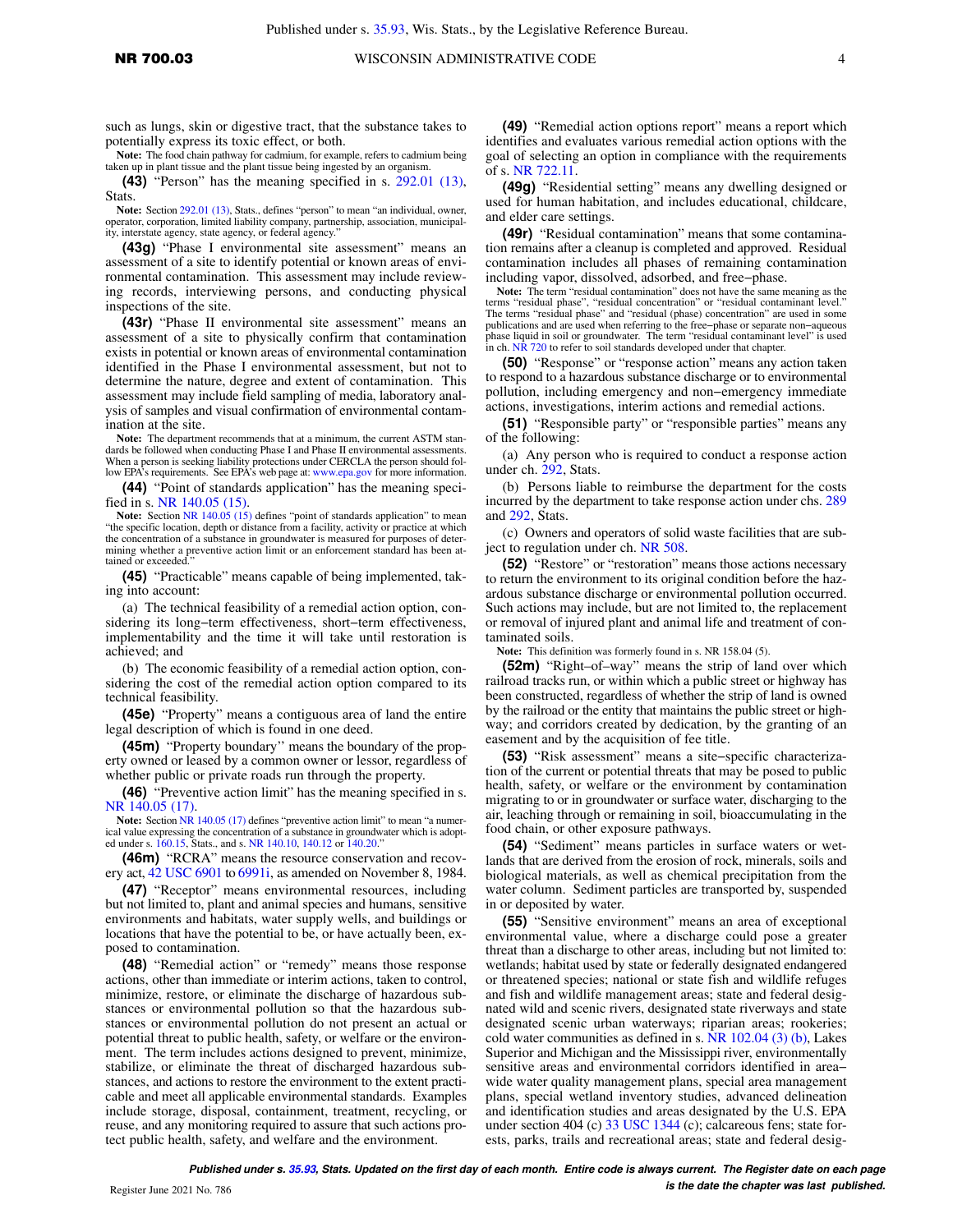nated wilderness areas; designated or dedicated state natural areas established under ss. [23.27](https://docs.legis.wisconsin.gov/document/statutes/23.27) to [23.29](https://docs.legis.wisconsin.gov/document/statutes/23.29), Stats.; wild rice waters as listed in s. [NR 19.09](https://docs.legis.wisconsin.gov/document/administrativecode/NR%2019.09); and any other waters identified as outstanding or exceptional resource waters in ch. [NR 102.](https://docs.legis.wisconsin.gov/document/administrativecode/ch.%20NR%20102)

**(55m)** "Sensitive receptor" means a receptor that is affected by slight differences or changes in environmental conditions.

**(56)** "Site" means:

(a) Any waste site as defined in s. [292.01 \(21\),](https://docs.legis.wisconsin.gov/document/statutes/292.01(21)) Stats.; or

(b) Any area where a hazardous substance has been discharged.

Note: Section [292.01 \(21\)](https://docs.legis.wisconsin.gov/document/statutes/292.01(21)), Stats., defines "waste site" to mean "any site, other than an approved facility, an approved mining facility or a nonapproved facility, where waste is disposed of regardless of when disposal occurred or where a hazardous sub-stance is discharged before May 21, 1978."

**(57)** "Site investigation" means an investigation undertaken in conformance with ch. [NR 716](https://docs.legis.wisconsin.gov/document/administrativecode/ch.%20NR%20716).

**(58)** "Soil" means unsaturated organic material, derived from vegetation and unsaturated, loose, incoherent rock material, of any origin, that rests on bedrock other than foundry sand, debris and any industrial waste.

**(59)** "Solid waste" has the meaning specified in s. [289.01](https://docs.legis.wisconsin.gov/document/statutes/289.01(33)) [\(33\),](https://docs.legis.wisconsin.gov/document/statutes/289.01(33)) Stats.

**(59m)** "Source property" means the property on which the hazardous substance discharge which is under investigation or cleanup, originally occurred.

**(60)** "Submittal" means any document, report, plan, set of specifications, engineering design, or scientific evaluation of site data that is prepared to satisfy the requirements of chs. [NR 700](https://docs.legis.wisconsin.gov/document/administrativecode/ch.%20NR%20700) to [754](https://docs.legis.wisconsin.gov/document/administrativecode/ch.%20NR%20754).

**(60m)** "Sub−slab" means beneath the lowermost building foundation slab.

**(61)** "Surface water" has the meaning specified in s. [NR](https://docs.legis.wisconsin.gov/document/administrativecode/NR%20103.02(3)) [103.02 \(3\).](https://docs.legis.wisconsin.gov/document/administrativecode/NR%20103.02(3))

**Note:** "Surface water" means "all natural and artificial, named and unnamed lakes and all naturally flowing streams within the boundaries of the state, but not including cooling lakes, farm ponds and facilities constructed for the treatment of wastewaters.

**(62)** "Superfund" means the federal environmental cleanup fund and program created by CERCLA.

**(62m)** "Sustainable remedial action" means achieving protection of human health, safety, and the environment, while incorporating and balancing certain practices, processes, and technologies throughout all phases of the remedial action to deliberately generate a net positive impact on the environment, economy, and society.

**(63)** "Treatment" means any method, technique or process, including thermal destruction, which changes the physical, chemical or biological character or composition of a hazardous substance or environmental pollution so as to render the contamination less hazardous.

**(64)** "Treatability study" means the testing and documentation activities to evaluate the effectiveness of an interim or remedial action prior to full scale design and implementation. Treatability study includes, but is not limited to, bench scale studies and pilot scale studies.

**Note:** Treatability studies provide additional data for the detailed analysis of treatment alternatives and the engineering design of remedial alternatives under ch. [NR](https://docs.legis.wisconsin.gov/document/administrativecode/ch.%20NR%20724) [724](https://docs.legis.wisconsin.gov/document/administrativecode/ch.%20NR%20724).

**(64g)** "TSCA" means the toxic substance control act, [15 USC](https://docs.legis.wisconsin.gov/document/usc/15%20USC%202601) [2601](https://docs.legis.wisconsin.gov/document/usc/15%20USC%202601) to [2692.](https://docs.legis.wisconsin.gov/document/usc/15%20USC%202692)

**(64r)** "Unconsolidated material" means soil, sediment or other granular material, such as fill, not including debris.

**Note:** Section [NR 700.03 \(58\)](https://docs.legis.wisconsin.gov/document/administrativecode/NR%20700.03(58)) defines "soil" as "unsaturated organic material, derived from vegetation and unsaturated, loose, incoherent rock material, of any origin, that rests on bedrock other than foundry sand, debris and any industrial waste." Section [NR 700.03 \(54\)](https://docs.legis.wisconsin.gov/document/administrativecode/NR%20700.03(54)) defines "sediment" as "particles in surface waters or wetlands that are derived from the erosion of rock, minerals, soils and biological materi-als, as well as chemical precipitation from the water column. Sediment particles are<br>transported by, suspended in or deposited by water." Section [NR 700.03 \(10\)](https://docs.legis.wisconsin.gov/document/administrativecode/NR%20700.03(10)) defines "debris" as "material resulting from the construction, demolition or razing of buildings, roads and other structures and materials that have been discarded at a site or facility."

**(65)** "U.S. EPA" or "EPA" means the United States environmental protection agency.

**(66)** "Underground storage tank" or "UST" means any one or a combination of tanks, including connected pipes, that is used to contain an accumulation of hazardous substances, and the volume of which, including the volume of connected underground pipes, is 10 percent or more beneath the surface of the ground. The term does not include any of the following or pipes connected to any of the following:

(a) Septic tanks.

(b) Pipeline facilities, including gathering lines, regulated under:

1. The Natural Gas Pipeline Safety Act of 1968 (49 USC App. 1671, et seq.).

2. The Hazardous Liquid Pipeline Safety Act of 1979 (49 USC App. 2001, et seq.).

3. State laws comparable to the provisions of the law referred to in subd. [1.](https://docs.legis.wisconsin.gov/document/administrativecode/NR%20700.03(66)(b)1.) or [2.](https://docs.legis.wisconsin.gov/document/administrativecode/NR%20700.03(66)(b)2.) for intrastate pipeline facilities.

(c) Surface impoundments, pits, ponds or lagoons.

(d) Storm water or waste water collection systems.

(e) Flow−through process tanks.

(f) Liquid traps or associated gathering lines directly related to oil or gas production and gathering operations.

(g) Storage tanks situated in an underground area, such as, but not limited to, a basement, cellar, mineworking, drift, shaft or tunnel, if the storage tank is situated upon or above the surface of the floor.

**Note:** This definition of "underground storage tank" is based on the definition found in s. [ATCP 93.050 \(122\).](https://docs.legis.wisconsin.gov/document/administrativecode/ATCP%2093.050(122))

**(66m)** "Utility corridor" means any utility line that runs underground and any backfilled trench that was constructed to install a water main or lateral, a sewer main or lateral or other utility line.

**(66p)** "Vapor action level" means the concentration of vapors from volatile compounds is at or above the 1−in−100,000 (1x10−5 ) excess lifetime cancer risk or is at or above a hazard index of 1 for non−carcinogens.

**Note:** Generic tables of risk based concentrations for air in residential and industrial land use scenarios can be found at: [http://www.epa.gov/reg3hwmd/risk/human/](http://www.epa.gov/reg3hwmd/risk/human/rb-concentration_table/Generic_Tables/index.htm) [rb−concentration\\_table/Generic\\_Tables/index.htm.](http://www.epa.gov/reg3hwmd/risk/human/rb-concentration_table/Generic_Tables/index.htm)

**(66s)** "Vapor mitigation system" means a system that prevents or reduces the migration of contaminant vapors into a building and does not have the primary purpose of remediating vapor contaminant sources.

**(66w)** "Vapor risk screening level" means the concentration of vapors in samples collected outside a building to estimate indoor vapor concentrations. The vapor risk screening level is equal to the vapor action level multiplied [divided] by an appropriate attenuation factor.

**Note:** The correct word is shown in brackets. The scientific process for determining a vapor risk screening level is to divide, not multiply, the vapor action level by an appropriate attenuation factor. This error will be corrected in future rulemaking.

**Note:** Vapor risk screening levels are applied to sub−slab, soil gas, and groundwater samples.

**(66y)** "Vapors" mean chemicals that are sufficiently volatile and toxic to pose an inhalation risk to human health via vapor intrusion from a soil or groundwater source.

**(67)** "Waters of the state" has the meaning specified in s. [281.01 \(18\)](https://docs.legis.wisconsin.gov/document/statutes/281.01(18)), Stats.

**Note:** Section [281.01 \(18\)](https://docs.legis.wisconsin.gov/document/statutes/281.01(18)), Stats., defines "waters of the state" to include "those portions of Lake Michigan and Lake Superior within the boundaries of Wisconsin, and all lakes, bays, rivers, streams, springs, ponds, wells, impounding reservoirs, marshes, watercourses, drainage systems and other surface water or groundwater, natural or artificial, public or private, within the state or its jurisdiction."

**(68)** "Wetlands" has the meaning specified in s. [23.32](https://docs.legis.wisconsin.gov/document/statutes/23.32), Stats. **Note:** Section [23.32](https://docs.legis.wisconsin.gov/document/statutes/23.32), Stats., defines "wetland" to mean "those areas where water is at, near or above the land surface long enough to be capable of supporting aquatic or hydrophytic vegetation, and which have soils indicative of wet conditions."

**Published under s. [35.93,](https://docs.legis.wisconsin.gov/document/statutes/35.93) Stats. Updated on the first day of each month. Entire code is always current. The Register date on each page is the date the chapter was last published. is the date the chapter was last published.** Register June 2021 No. 786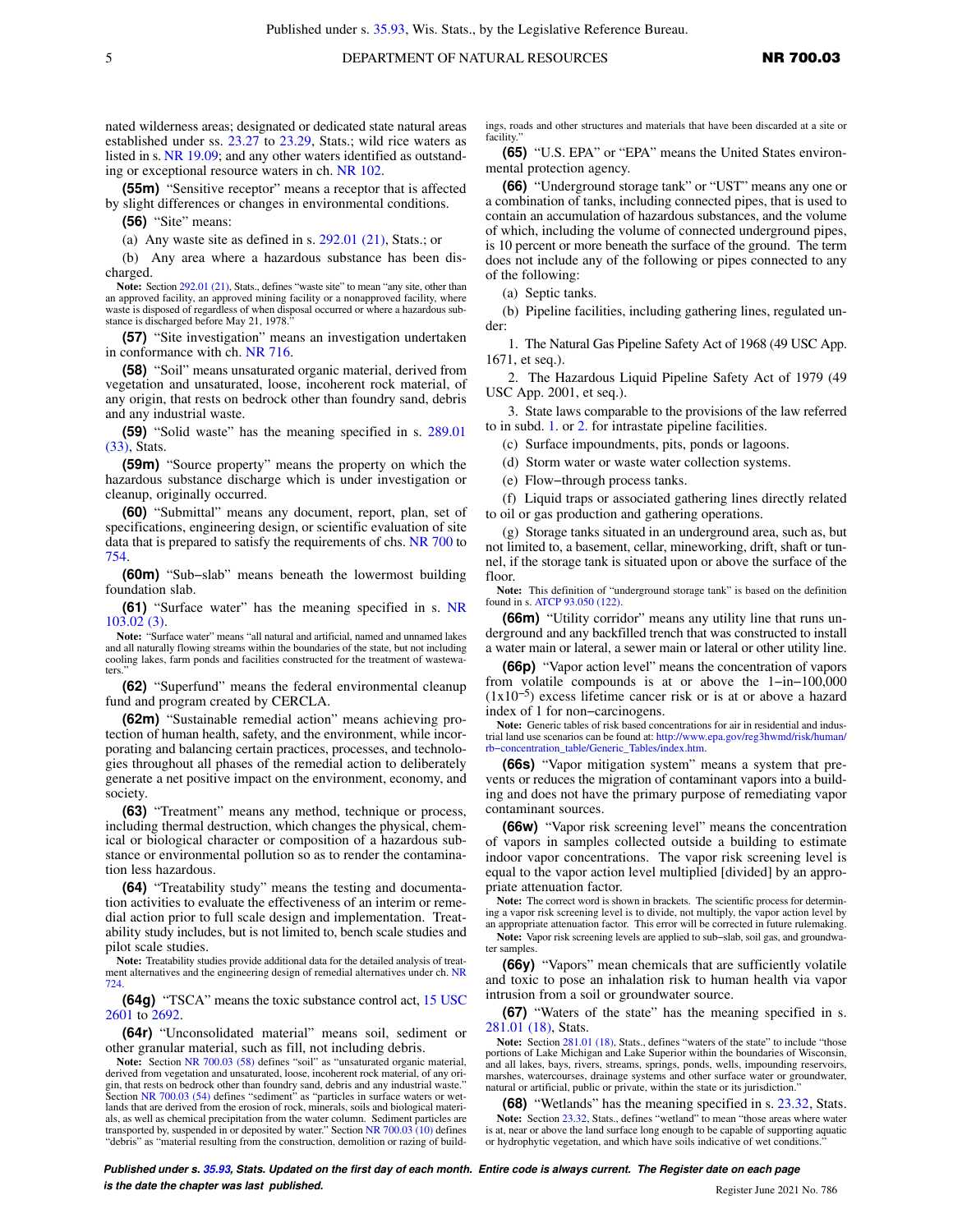**(69)** "Work plan" means a plan which outlines the intended scope of a response action, or any phase of a response action, including but not limited to intended methods, procedures and techniques to be used during the response action.

**History:** Cr. [Register, April, 1994, No. 460](https://docs.legis.wisconsin.gov/document/register/460/B/toc), eff. 5−1−94; cr. (42m), [Register,](https://docs.legis.wisconsin.gov/document/register/471/B/toc) [March, 1995, No. 471](https://docs.legis.wisconsin.gov/document/register/471/B/toc), eff. 4−1−95; am. (49), [Register, April, 1995, No. 472,](https://docs.legis.wisconsin.gov/document/register/472/B/toc) eff. 5−1−95; am. (intro.), [Register, October, 1995, No. 478,](https://docs.legis.wisconsin.gov/document/register/478/B/toc) eff. 11−1−95; am (intro.), (60), [Register, February, 1996, No. 482](https://docs.legis.wisconsin.gov/document/register/482/B/toc), eff. 3−1−96; cr. (38m) and (45m), [Register,](https://docs.legis.wisconsin.gov/document/register/490/B/toc) [October, 1996, No. 490,](https://docs.legis.wisconsin.gov/document/register/490/B/toc) eff. 11−1−96; emerg. cr. (66m), eff. 5–18–00; cr. (66m), [Reg](https://docs.legis.wisconsin.gov/document/register/541/B/toc)[ister, January, 2001, No. 541](https://docs.legis.wisconsin.gov/document/register/541/B/toc), eff. 2−1−01; [CR 01−129:](https://docs.legis.wisconsin.gov/document/cr/2001/129) cr. (28m), [Register July 2002](https://docs.legis.wisconsin.gov/document/register/559/B/toc) [No. 559](https://docs.legis.wisconsin.gov/document/register/559/B/toc), eff. 8−1−02; [CR 12−023](https://docs.legis.wisconsin.gov/document/cr/2012/23): am. (intro.), renum. (1) to (1m), cr. (1e), (1s), am. (2) (a), cr. (3m), (4m), am. (6), cr. (6m), (11m), am. (17), (27), cr. (30g), (30r), (33m), (34m), am. (36), cr. (39m), am. (43), cr. (43g), (43r), (45e), am. (45m), cr. (46m), am. (48), cr. (49g), (49r), renum. (51) to (intro.) and am., cr. (51) (a) to (c), (52m), (55m), (59m), am. (60), cr. (60m), (62m), (64g), (64r), (66p), (66s), (66w), (66y) [Register](https://docs.legis.wisconsin.gov/document/register/694/B/toc) [October 2013 No. 694,](https://docs.legis.wisconsin.gov/document/register/694/B/toc) eff. 11−1−13; [CR 13−057:](https://docs.legis.wisconsin.gov/document/cr/2013/57) am. (21) [Register July 2015 No.](https://docs.legis.wisconsin.gov/document/register/715/B/toc) [715](https://docs.legis.wisconsin.gov/document/register/715/B/toc), eff. 8−1−15; correction in (17) made under s. [13.92 \(4\) \(b\) 7.,](https://docs.legis.wisconsin.gov/document/statutes/13.92(4)(b)7.) Stats., [Register](https://docs.legis.wisconsin.gov/document/register/734/B/toc) [February 2017 No. 734](https://docs.legis.wisconsin.gov/document/register/734/B/toc).

**NR 700.05 Confidentiality of information. (1)** Except as provided under sub. [\(2\),](https://docs.legis.wisconsin.gov/document/administrativecode/NR%20700.05(2)) any record, report or other information furnished to, or obtained by, the department in the administration of chs. [NR 700](https://docs.legis.wisconsin.gov/document/administrativecode/ch.%20NR%20700) to [754](https://docs.legis.wisconsin.gov/document/administrativecode/ch.%20NR%20754) is a public record subject to the provisions of ss. [19.21,](https://docs.legis.wisconsin.gov/document/statutes/19.21) [19.31](https://docs.legis.wisconsin.gov/document/statutes/19.31) to [19.39](https://docs.legis.wisconsin.gov/document/statutes/19.39), Stats., and s. [NR 2.195.](https://docs.legis.wisconsin.gov/document/administrativecode/NR%202.195)

**(2)** If confidential status is sought for any record, report or other information furnished to or obtained by the department under chs. [NR 700](https://docs.legis.wisconsin.gov/document/administrativecode/ch.%20NR%20700) to [754,](https://docs.legis.wisconsin.gov/document/administrativecode/ch.%20NR%20754) the standards and procedures in s. [NR](https://docs.legis.wisconsin.gov/document/administrativecode/NR%202.19) [2.19](https://docs.legis.wisconsin.gov/document/administrativecode/NR%202.19) are applicable to all sites and facilities, and the standards and procedures in s. [289.09 \(2\)](https://docs.legis.wisconsin.gov/document/statutes/289.09(2)), Stats., are applicable to the owners and operators of solid waste facilities.

**Note:** Under s. [NR 2.19,](https://docs.legis.wisconsin.gov/document/administrativecode/NR%202.19) the department may grant confidential status if: (1) the standards for granting confidential status found in s. [289.09](https://docs.legis.wisconsin.gov/document/statutes/289.09) or [291.15,](https://docs.legis.wisconsin.gov/document/statutes/291.15) Stats., are met; (2) confidential treatment is in the public interest using the balancing test in *State ex rel. Youmanns v. Owens*, [28 Wis. 2d 672](https://docs.legis.wisconsin.gov/document/courts/28%20Wis.%202d%20672) (1965); or (3) a specific statutory or common law right to confidential treatment is applicable.

**(3)** Records, reports and other information for which the department has granted confidential status may be:

(a) Used by the department in compiling or publishing analyses or summaries relating to the general condition of the environment if the analyses or summaries do not identify a specific person or responsible party and the analyses or summaries do not reveal records or other information granted confidential status;

(b) Released by the department to the U.S. EPA or its authorized representative, if the U.S. EPA or its authorized representative agrees to protect the confidentiality of the records, reports or other information;

(c) Released for general distribution if the person who provided the information to the department expressly agrees to the release; and

(d) Released on a limited basis if the department is directed to take this action by a judge or administrative law judge under an order which protects the confidentiality of the record, report or other information.

**Note:** Sections [292.11 \(8\),](https://docs.legis.wisconsin.gov/document/statutes/292.11(8)) [292.31 \(1\) \(d\)](https://docs.legis.wisconsin.gov/document/statutes/292.31(1)(d)) and [\(3\) \(e\),](https://docs.legis.wisconsin.gov/document/statutes/292.31(3)(e)) and [292.41 \(5\)](https://docs.legis.wisconsin.gov/document/statutes/292.41(5)), Stats., provide the department with authority to gain access to property for the purpose of conducting response actions, and access to records relating to abandoned containers, discharged hazardous substances and solid waste disposed of at a site or facility.

**History:** Cr. [Register, April, 1994, No. 460](https://docs.legis.wisconsin.gov/document/register/460/B/toc), eff. 5−1−94; am. (1), (2), [Register,](https://docs.legis.wisconsin.gov/document/register/482/B/toc) [February, 1996, No. 482](https://docs.legis.wisconsin.gov/document/register/482/B/toc), eff. 3−1−96; [CR 12−023](https://docs.legis.wisconsin.gov/document/cr/2012/23): am. (1), (2) [Register October 2013](https://docs.legis.wisconsin.gov/document/register/694/B/toc) [No. 694](https://docs.legis.wisconsin.gov/document/register/694/B/toc), eff. 11−1−13.

**NR 700.07 Incorporation by reference.** The material listed in this section is incorporated by reference at the paragraph noted: "SW−846, Test Methods for Evaluating Solid Waste", by the U.S. Environmental Protection Agency, Office of Solid Waste, loose−leaf manual, "The Third Edition of SW 846, as amended by Final Updates I, II, IIA, IIB, III, IIIA, IIIB and IV", referenced in s. [NR 716.13 \(12\).](https://docs.legis.wisconsin.gov/document/administrativecode/NR%20716.13(12))

**Note:** These materials are available for inspection in the offices of the department of natural resources, 101 S. Webster Street, Madison, Wisconsin, or may be accessed at the following web site: <http://www.epa.gov/epaoswer/hazwaste/test/main.htm> or may be purchased for personal use from:

National Technical Information Service U.S. Department of Commerce

Springfield, VA 22161

**History:** Cr.[Register, April, 1994, No. 460,](https://docs.legis.wisconsin.gov/document/register/460/B/toc) eff. 5−1−94; [CR 12−023:](https://docs.legis.wisconsin.gov/document/cr/2012/23) am. [Register](https://docs.legis.wisconsin.gov/document/register/694/B/toc) [October 2013 No. 694,](https://docs.legis.wisconsin.gov/document/register/694/B/toc) eff. 11−1−13.

**NR 700.08 Superfund site assessment.** A site or facility may be evaluated by the department to determine eligibility for the federal superfund program, under CERCLA and the NCP. The department also may conduct federal site assessment activities, in cooperation with the U.S. EPA. Assessment activities may include, but are not limited to:

**(1)** Identifying sites for addition to CERCLIS;

**(2)** Reviewing files by department staff in the form of preliminary assessments;

**(3)** Collecting data both on–and–off–site by conducting field sampling;

**(4)** Preparing or reviewing federally prepared hazard ranking system scores, using the federal hazard ranking system; and

**(5)** Nominating sites or facilities to the national priorities list. **History:** [CR 12−023:](https://docs.legis.wisconsin.gov/document/cr/2012/23) cr. [Register October 2013 No. 694,](https://docs.legis.wisconsin.gov/document/register/694/B/toc) eff. 11−1−13.

**NR 700.10 Identification of responsible parties.** The department may attempt to identify potentially responsible parties during any phase of response action by any of the following methods:

**(1)** Interviewing local officials, neighboring residents, persons involved with the operations of the site or facility, and past and present site or facility owners or operators.

**(2)** Reviewing operational records of the site or facility.

**(3)** Reviewing department records.

**(4)** Determining current and past ownership of the site or facility.

**(5)** Collecting and analyzing samples.

**(6)** Other appropriate means.

**History:** [CR 12−023:](https://docs.legis.wisconsin.gov/document/cr/2012/23) cr. [Register October 2013 No. 694,](https://docs.legis.wisconsin.gov/document/register/694/B/toc) eff. 11−1−13.

**NR 700.11 Submittals. (1)** GENERAL. Unless otherwise directed by the department, responsible parties shall comply with the following:

(a) Responsible parties shall submit site progress reports that summarize the completed work and additional work planned to adequately complete the response action at the site or facility to the department at 6 month intervals until case closure is granted by the department. The first site progress report shall be submitted to the department no later than 6 months after the responsible party notifies the department of the discharge in accordance with s. [NR](https://docs.legis.wisconsin.gov/document/administrativecode/NR%20706.05) [706.05](https://docs.legis.wisconsin.gov/document/administrativecode/NR%20706.05). Progress reports shall be provided on a reporting form supplied by the department. The department may require progress reports be submitted at a different frequency than semi−annually.

**Note:** Copies of site progress report forms may be obtained at: [http://dnr.wi.gov/](http://dnr.wi.gov/topic/Brownfields/Pubs.html) [topic/Brownfields/Pubs.html.](http://dnr.wi.gov/topic/Brownfields/Pubs.html)

(bm) Unless otherwise directed by the department, responsible parties shall submit a site investigation work plan meeting the requirements of s. [NR 716.09](https://docs.legis.wisconsin.gov/document/administrativecode/NR%20716.09) to the department within 60 days of receiving notification that a site investigation is required.

(cm) Responsible parties shall submit a site investigation report meeting the requirements of s. [NR 716.15](https://docs.legis.wisconsin.gov/document/administrativecode/NR%20716.15) to the department within 60 days after completion of the field investigation and receipt of the laboratory data.

(dm) Responsible parties shall submit a remedial action options report meeting the requirements of s. [NR 722.13](https://docs.legis.wisconsin.gov/document/administrativecode/NR%20722.13) to the department within 60 days after submittal of the site investigation report.

(em) The department shall provide written acknowledgement of receipt of the reports listed in par.  $(bm)$  to  $(dm)$  within 30 days.

**Published under s. [35.93,](https://docs.legis.wisconsin.gov/document/statutes/35.93) Stats. Updated on the first day of each month. Entire code is always current. The Register date on each page is the date the chapter was last published. is the date the chapter was last published.**